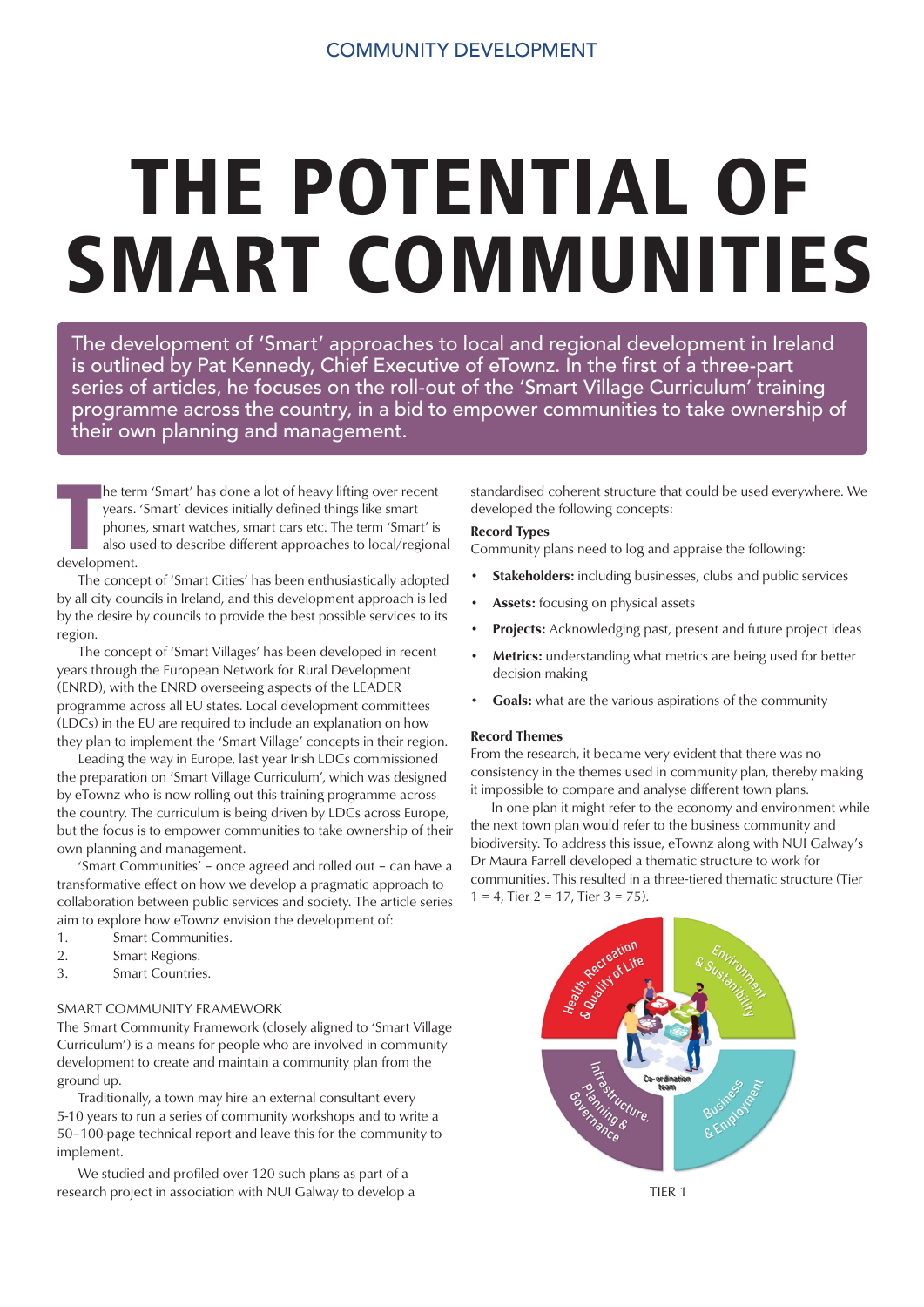# COMMUNITY DEVELOPMENT



The lower tiers then subdivide into issues such as mental health, cycling, retail, community energy etc.

## COMMUNITY PLANNING & MANAGEMENT

The Smart Community plan is then compiled by defining the 'Records' in each community and tagging them with the relevant 'Type' and 'Theme'. By approaching community planning with this new model, it has several advantages over the traditional model mentioned previously.

#### Advantages

- Accessible Plans: Plans are structured with bite sized information making it far more accessible to the volunteers who work in our communities.
- Updating Plans: Plans can be very simple to do, when a new asset or project idea is proposed, it is simply added to the plan
- Personalised Plans: Not everyone is interested in GAA or Tidy Towns, with this structured approach individuals within a community can have a personalised plan i.e. one the aligns to their thematic areas of interest
- Digitisation of Plans: With this clear structure to compiling community plans, it is therefore possible to digitise plans through an excel spreadsheet, a GIS package or through a tool eTownz have created called "Community Planning Dashboard".
- Converging of Planning & Management: Another key aspect of the format is that it allows for the convergence of "Planning" which can be considered long term view versus "Management" which can be the day-to-day activities
- Public Service / Community Collaboration: The format provides for clearer structure for relevant public services and non-profit bodies to engage and work in collaboration with community volunteers.
- Community Collaboration: The format also makes it easier to compare different communities and creates a model where they can identify where they may have projects that may be best working in partnership with other communities than on their own.



#### IMPLEMENTATION

How does this work in practice? We are rolling out the 'Smart Village' curriculum across nine regions in Ireland, working with 15 communities across the count on this 12-month training and facilitation programme.

 Firstly, community champions from each community will be trained in the related concepts. Each community will also be given access to the eTownz community dashboard where they can compile and curate their plan i.e., log the stakeholders, assets, projects, goals and metrics.

 We will also undertake extensive desktop research using public or 'Open' (we add ~150 records to each plan from open data sources). The company also have a 'Knowledge Library' of 1,000+ community project ideas, 500+ Assets, 700+ stakeholders which can be reviewed by participants and added to their plan with the click of a button.

#### The training and facilitation programme will include:

- General Framework & Tools Training,
- Community specific training where we visit each community to provide 1 to 1 support.
- Collaborative Facilitation: Where we bring all participating communities together periodically to share ideas, develop synergies, and collaborative opportunities.

*For more information on eTownz training and facilitation programme visit https://etownz.com/programs-training/*

The Smart Communities approach can have a hugely positive impact on how communities take control in managing their own development, in a structured, simple and logical process. The next article will explore, in more depth, what 'Smart Communities' mean for regional level organisations such as councils, local partnerships and regional health and sports bodies.